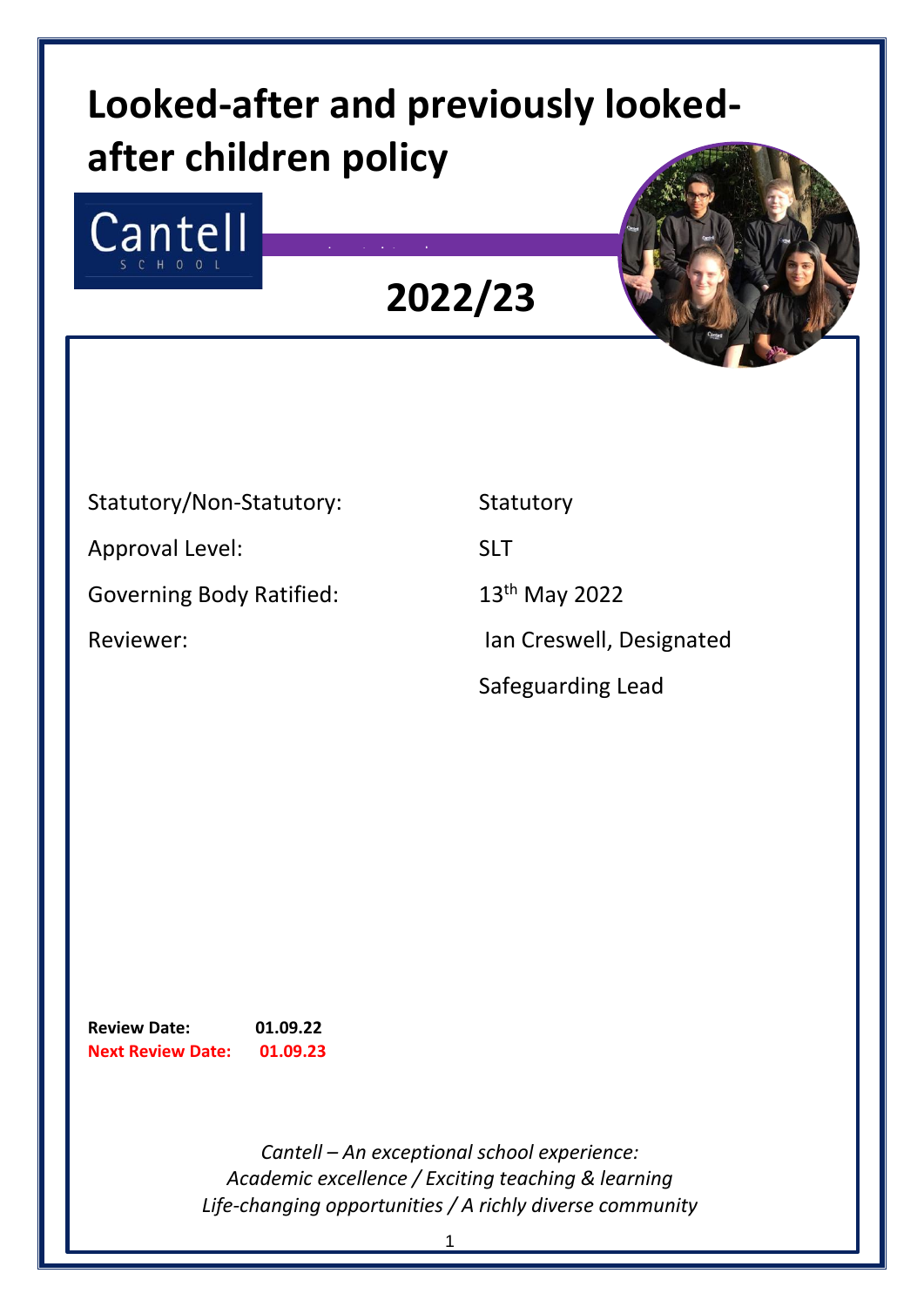### **Contents**

## <span id="page-1-0"></span>**1. Aims**

The school aims to ensure that:

- A suitable member of staff is appointed as the designated teacher for looked-after and previously looked-after children
- The designated teacher promotes the educational achievement of looked-after and previously looked-after children, and supports other staff members to do this too
- Staff, parents, carers and guardians are aware of the identity of the designated teacher, how to contact them and what they are responsible for

# <span id="page-1-1"></span>**2. Legislation and statutory guidance**

This policy is based on the Department for Education's:

[Statutory guidance on the designated teacher for looked-after and previously looked](https://www.gov.uk/government/publications/designated-teacher-for-looked-after-children)[after children.](https://www.gov.uk/government/publications/designated-teacher-for-looked-after-children)

It also takes into account [section 20](http://www.legislation.gov.uk/ukpga/2008/23/section/20) and [section 20A](http://www.legislation.gov.uk/ukpga/2008/23/section/20A) of the Child and Young Persons Act 2008.

It also takes into account [section 2E](http://www.legislation.gov.uk/ukpga/2010/32/section/2E) of the Academies Act 2010.

The policy also draws on information from governments and local authority documents, such as:

[Promoting the education of looked after children](https://www.gov.uk/government/publications/promoting-the-education-of-looked-after-children)

[Promoting the health and well-being of looked-after children](https://assets.publishing.service.gov.uk/government/uploads/system/uploads/attachment_data/file/413368/Promoting_the_health_and_well-being_of_looked-after_children.pdf)

[Educational achievement of looked after children](https://assets.publishing.service.gov.uk/government/uploads/system/uploads/attachment_data/file/276468/educational_achievement_of_looked_after_children.pdf)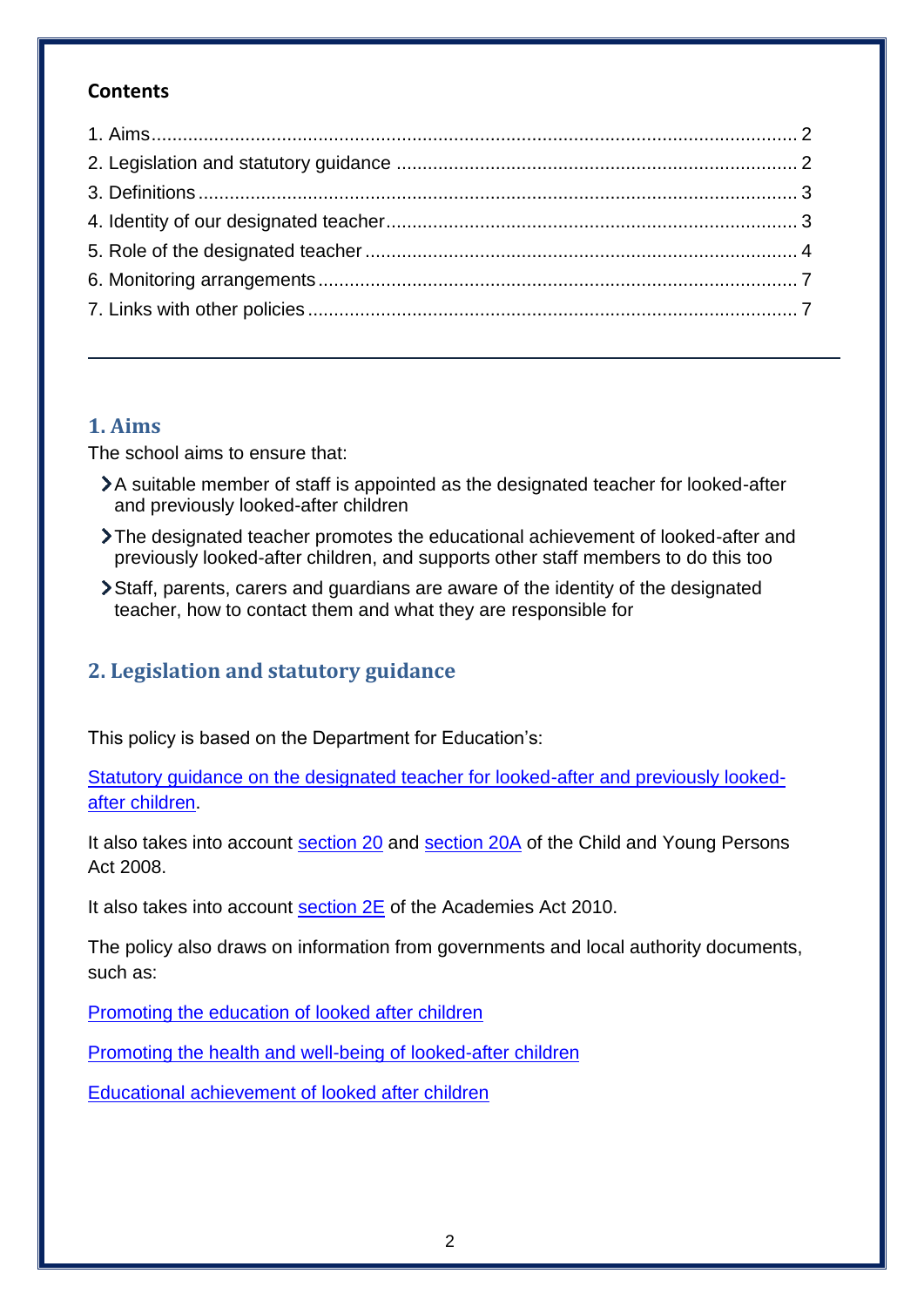## <span id="page-2-0"></span>**3. Definitions**

**Looked-after children** are registered pupils that are:

 $\sum$  In the care of a local authority, or

Provided with accommodation by a local authority in the exercise of its social services functions, for a continuous period of more than 24 hours

**Previously looked-after children** are registered pupils that fall into either of these categories:

- They were looked after by a local authority but ceased to be as a result of any of the following:
	- o A child arrangements order, which includes arrangements relating to who the child lives with and when they are to live with them
	- o A special guardianship order
	- o An adoption order

> They appear to the governing board to have:

- o Been in state care in a place outside of England and Wales because they would not have otherwise been cared for adequately, and
- o Ceased to be in that state care as a result of being adopted

**Personal education plan (PEP)** is part of a looked-after child's care plan that is developed with the school. It forms a record of what needs to happen and who will make it happen to ensure the child reaches their full potential.

**Previously Looked After Children's Education Plan (PLACE Plan)** is a non-statutory but best practice plan which Cantell uses to support relevant students. This is overseen by the LAC mentor.

**Unaccompanied Asylum Seeking Children** (**UASC**) are children that are asylum seekers or refugees placed into Local Authority care, and are entitled to the same support as all other looked after children. All LAC procedures and polices also apply to the UASC students of Cantell School.

**Virtual school head (VSH)** is a local authority officer responsible for promoting the educational achievement of their authority's looked-after children, working across schools to monitor and support these pupils as if they were in a single school. The VSH is also responsible for providing information and advice to schools, parents and guardians in respect of previously looked-after children.

## <span id="page-2-1"></span>**4. Identity of our designated teacher**

#### Our **designated teacher** is **Ian Creswell**

You can contact them at [ian.creswell@cantell.co.uk](mailto:ian.creswell@cantell.co.uk)

Our designated teacher takes lead responsibility for promoting the educational achievement of looked-after and previously looked-after children at our school.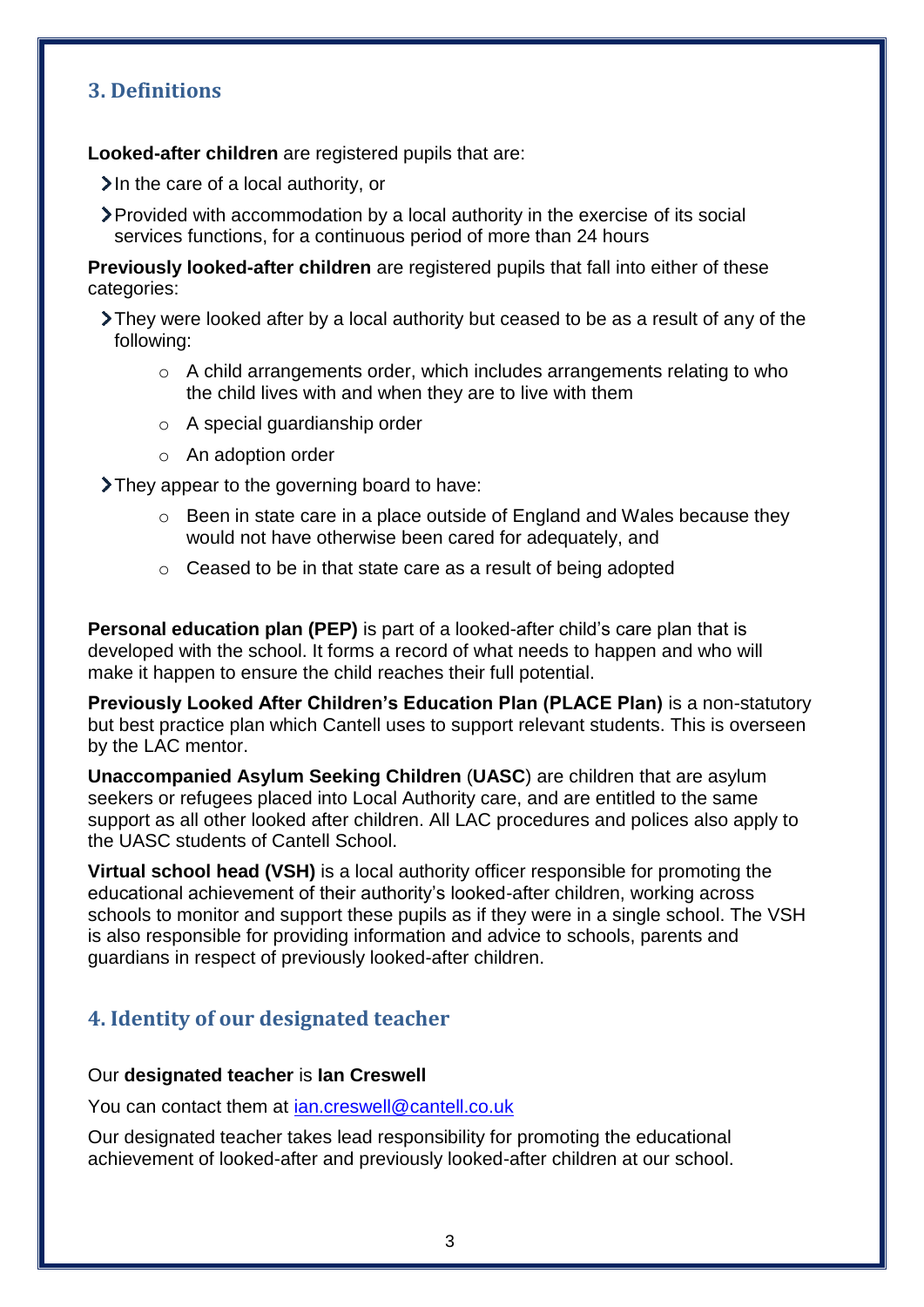#### Our **LAC and PLAC mentor/ Delegated Designated Teacher is Christine Rouse**.

You can contact them at [Christine.rouse@cantell.co.uk](mailto:Christine.rouse@cantell.co.uk)

Our LAC and PLAC mentor takes day-to-day responsibility for promoting the educational achievement of looked-after and previously looked-after children at our school. They are your initial point of contact for any of the matters set out in the section below.

Other key staff for LAC and PLAC students are:

Deputy Designated Safeguarding Lead: [michelle.stocker@cantell.co.uk](mailto:michelle.stocker@cantell.co.uk)

The relevant Year Leader as found on the school website.

## <span id="page-3-0"></span>**5. Role of the designated teacher**

The following is based on the responsibilities listed in the [DfE's statutory guidance.](https://www.gov.uk/government/publications/designated-teacher-for-looked-after-children)

#### **5.1 Leadership responsibilities**

The designated and delegated teacher will:

- Act as a central point of initial contact within the school for any matters involving looked-after and previously looked-after children
- Promote the educational achievement of every looked-after and previously lookedafter child on roll by:
	- o Working with VSHs
	- o Promoting a whole school culture where the needs of these pupils matter and are prioritised

Take lead responsibility for ensuring school staff understand:

- o The things which can affect how looked-after and previously looked-after children learn and achieve
- o How the whole school supports the educational achievement of these pupils
- Contribute to the development and review of whole school policies to ensure they consider the needs of looked-after and previously looked-after children
- Promote a culture in which looked-after and previously looked-after children are encouraged and supported to engage with their education and other school activities
- Act as a source of advice for teachers about working with looked-after and previously looked-after children
- Work directly with looked-after and previously looked-after children and their carers, parents and guardians to promote good home-school links, support progress and encourage high aspirations
- Have lead responsibility for the development and implementation of looked-after children's PEPs
- Work closely with the school's designated safeguarding lead to ensure that any safeguarding concerns regarding looked-after and previously looked-after children are quickly and effectively responded to
- Involve parents and quardians of previously looked-after children in decisions affecting their child's education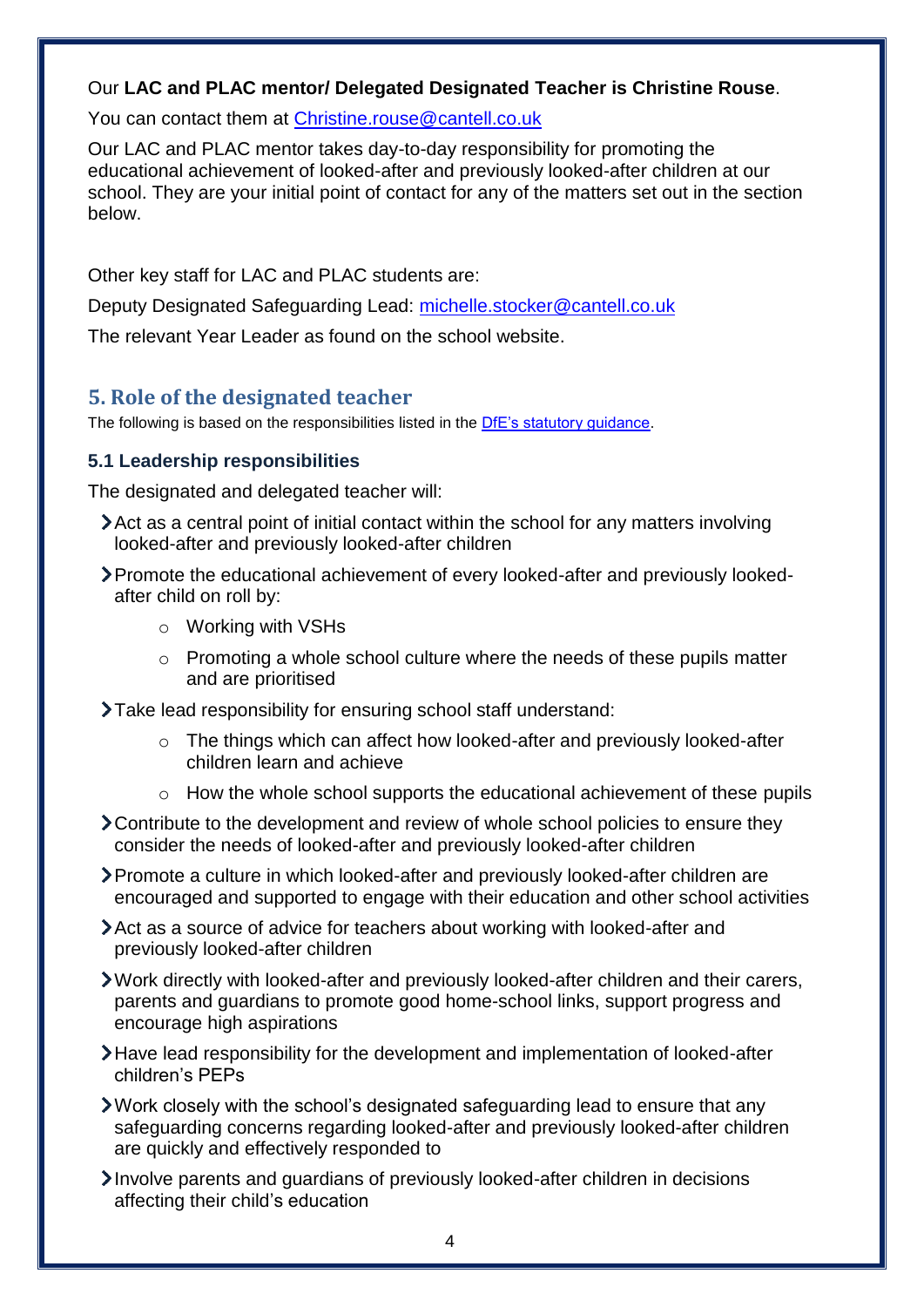#### **5.2 Supporting looked-after children**

The designated and delegated teacher will:

- Make sure looked-after children's PEPs meet their needs by working closely with other teachers to assess each child's specific educational needs
- Have overall responsibility for leading the process of target-setting in PEPs
- Monitor and track how looked-after children's attainment progresses under their PEPs
- $\blacktriangleright$  If a child is not on track to meet their targets, be instrumental in agreeing the best way forward with them in order to make progress, and ensure that this is reflected in their PEP
- Ensure the identified actions of PEPs are put in place
- During the development and review of PEPs, help the school and relevant local authority decide what arrangements work best for pupils
- > Ensure that:
	- o A looked-after child's PEP is reviewed before the statutory review of their care plan – this includes making sure the PEP is up to date and contains any new information since the last PEP review, including whether agreed provision is being delivered
	- o PEPs are clear about what has or has not been taken forward, noting what resources may be required to further support the child and from where these may be sourced
	- o The updated PEP is passed to the child's social worker and VSH ahead of the statutory review of their care plan
- Transfer a looked-after child's PEP to their next school or college, making sure it is up to date and that the local authority responsible for looking after them has the most recent version

#### **5.3 Supporting both looked-after children and previously looked-after children**

The designated and delegated teacher will:

- Ensure the specific needs of looked-after and previously looked-after children are understood by staff and reflected in how the school uses pupil premium funding
- Work with VSHs to agree how pupil premium funding for looked-after children can most effectively be used to improve their attainment
- Help raise the awareness of parents and guardians of previously looked-after children about pupil premium funding and other support for these children
- Play a key part in decisions on how pupil premium funding is used to support previously looked-after children
- Encourage parents' and guardians' involvement in deciding how pupil premium funding is used to support their child, and be the main contact for queries about its use
- Ensure teachers have awareness and understanding of the specific needs of looked-after and previously looked-after children in areas like attendance, homework, behaviour and future career planning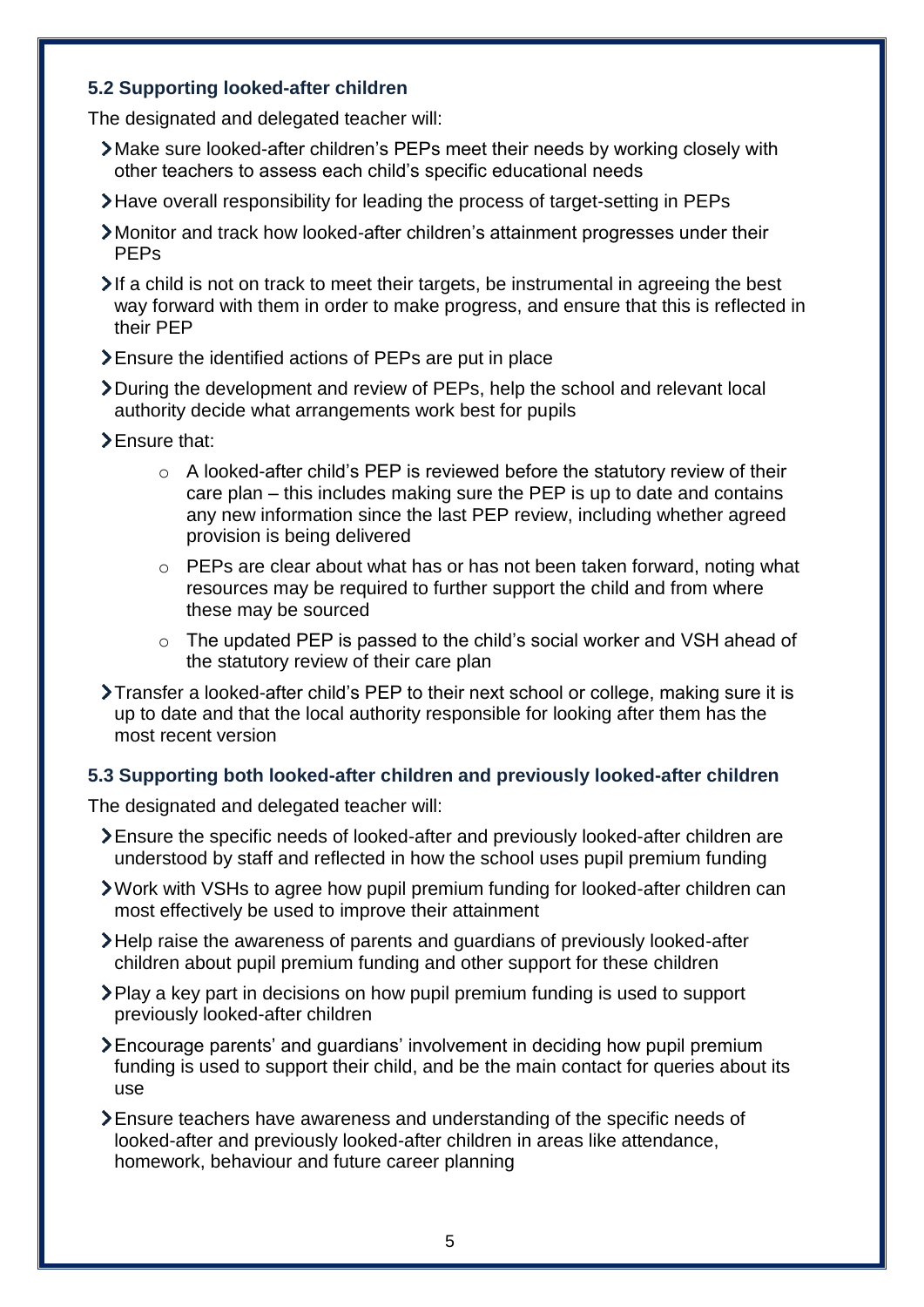- Be aware of the special educational needs (SEN) of looked-after and previously looked-after children, and make sure teachers also have awareness and understanding of this
- Ensure the [SEND code of practice,](https://www.gov.uk/government/publications/send-code-of-practice-0-to-25) as it relates to looked-after children, is followed
- Make sure PEPs work in harmony with any education, health and care (EHC) plans that a looked-after child may have
- Ensure that, with the help of VSHs, they have the skills to identify signs of potential SEN issues in looked-after and previously looked-after children, and know how to access further assessment and support where necessary
- Ensure that they and other staff can identify signs of potential mental health issues in looked-after and previously looked-after children and understand where the school can draw on specialist services
- Put in place robust arrangements to have strengths and difficulties questionnaires (SDQs) completed for looked-after children, and use the results of these SDQs to inform PEPs
- Put in place mechanisms for understanding the emotional and behavioural needs of previously looked-after children
- Access training and keep up to date with good practice, to ensure that they and other staff have strong awareness and training around the needs of looked-after and previously looked-after children, and how to support them.

#### **5.4 Relationships beyond the school**

The designated and delegated teacher will:

- Proactively engage with social workers and other professionals to enable the school to respond effectively to the needs of looked-after and previously looked-after children
- Discuss with social workers how the school should engage with birth parents, and ensure the school is clear about who has parental responsibility and what information can be shared with whom
- Be open and accessible to parents and guardians of previously looked-after children and encourage them to be actively involved in their children's education
- Proactively build relationships with local authority professionals, such as VSHs and SEN departments
- Consider how the school works with others outside of the school to maximise the stability of education for looked-after children, such as:
	- o Finding ways of making sure the latest information about educational progress is available to contribute to the statutory review of care plans
	- o Ensuring mechanisms are in place to inform VSHs when looked-after children are absent without authorisation and work with the responsible authority to take appropriate safeguarding action
	- o Talking to the child's social worker and/or other relevant parties in the local authority regarding any decisions about changes in care placements which will disrupt the child's education, providing advice about the likely impact and what the local authority should do to minimise disruption
	- o Making sure that, if a looked-after child moves school, their new designated teacher receives any information needed to help the transition process